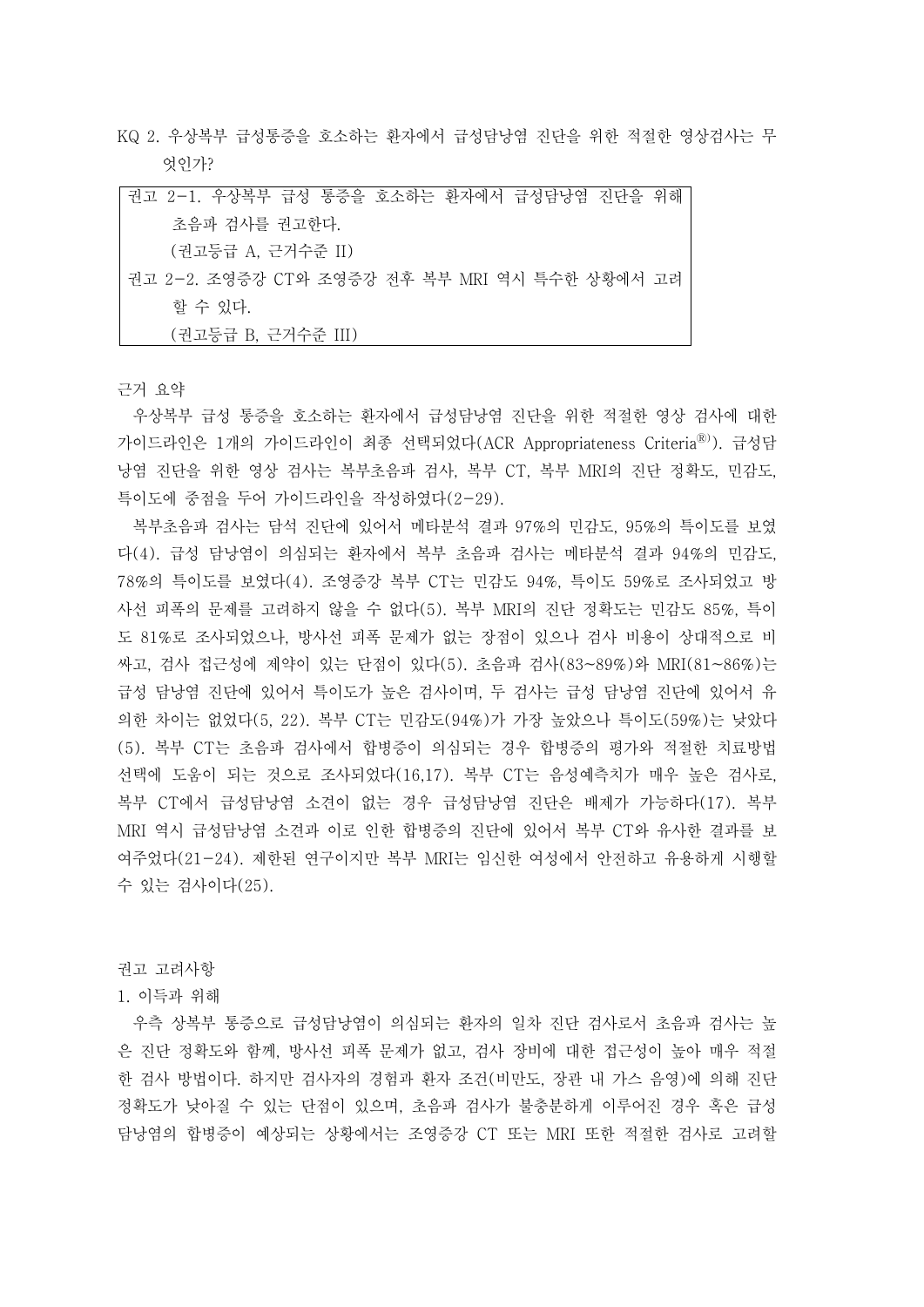수 있다.

2. 국내 수용성과 적용성 (Acceptability and Applicability)

ACR AppropriatenessⓇ의 국내 수용성과 적용성은 평가결과 큰 무리가 없는 것으로 판단되 었다. 수용성과 적용성 평가표는 부록에 제시한다.<br><br>3. 검사별 방사선량

조영증강 복부 CT 조영증강 전 후 복부 MRI 0

## 참고문헌

- 1. Trowbridge RL, Rutkowski NK, Shojania KG, Does This Patient Have Acute Cholecystitis? JAMA 2003 Jan;289(1):80-6.
- 2. Laing FC, Federle MP, Jeffrey RB, Brown TW, Ultrasonic Evaluation of Patients with Acute Righ t Upper Quadrant Pain. Radiology 1981;140(2):449-55.
- 3. Bree RL, Further Observations on the Usefulness of the Sonographic Murphy Sign in the Evaluati on of Suspected acute Cholecystitis. J Clin Ultrasound 1995;23(3):169-72.
- 4. Shea JA, Berlin JA, Escarce JJ, et al. Revised Estimates of Diagnostic Test Sensitivity and Speci ficity in Suspected Biliary Tract Disease. Arch Intern Med. 1994;154(22):2573-81.
- 5. Kiewiet JJ, Leeuwenburgh MM, Bipat S, Bossuyt PM, Stoker J, Boermeester MA, A Systematic Review and Meta-analysis of Diagnostic Performance of Imaging in Acute Cholecystitis. Radiolog y 2012 Sep;264(3):708-20.
- 6. Bennett GL, Balthazar EJ, Ultrasound and CT Evaluation of Emergent Gallbladder Pathology. Radi ol Clin North Am. 2003;41(6):1203-16.
- 7. Hanbidge AE, Buckler PM, O'Malley ME, Wilson SR, From the RSNA Refresher Courses: Imaging Evaluation for Acute Pain in the Right Upper Quadrant. Radiographics 2004;24(4):1117-35.
- 8. Smith EA, Dillman JR, Elsayes KM, Menias CO, Bude RO, Cross-sectional Imaging of Acute and Chronic Gallbladder Inflammatory Disease. AJR 2009;192(1):188-96.
- 9. Cho JY, Han HS, Yoon YS, Ahn KS, Lee SH, Hwang JH, Hepatobiliary Scan for Assessing Diseas e Severity in Patients with Cholelithiasis. Arch Surg. 2011;146(2):169-74.
- 10. Alobaidi M, Gupta R, Jafri SZ, Fink-Bennet DM, Current Trends in Imaging Evaluation of Acute Cholecystitis. Emerg Radiol. 2004;10(5):256-8.
- 11. Kalimi R, Gecelter GR, Caplin D, et al. Diagnosis of Acute Cholecystitis: Sensitivity of Sonograp hy, Cholescintigraphy, and Combined Sonography-cholescintigraphy. J Am Coll Surg. 2001;193 (6):609-13.
- 12. Ralls PW, Colletti PM, Halls JM, Siemsen JK, Prospective Evaluation of 99mTc-IDA Cholescinti graphy and Gray-scale Ultrasound in the Diagnosis of Acute Cholecystitis. Radiology 1982;144  $(2):369-71.$
- 13. Ralls PW, Colletti PM, Lapin SA, et al. Real-time Sonography in Suspected Acute Cholecystitis. Prospective Evaluation of Primary and Secondary Signs. Radiology 1985;155(3):767-71.
- 14. Samuels BI, Freitas JE, Bree RL, Schwab RE, Heller ST. A Comparison of Radionuclide Hepatob iliary Imaging and Real-time Ultrasound for the Detection of Acute Cholecystitis. Radiology 198  $3;147(1):207-10.$
- 15. Bennett GL, Rusinek H, Lisi V, et al. CT Findings in Acute Gangrenous Cholecystitis. AJR 200 2;178(2):275-81.